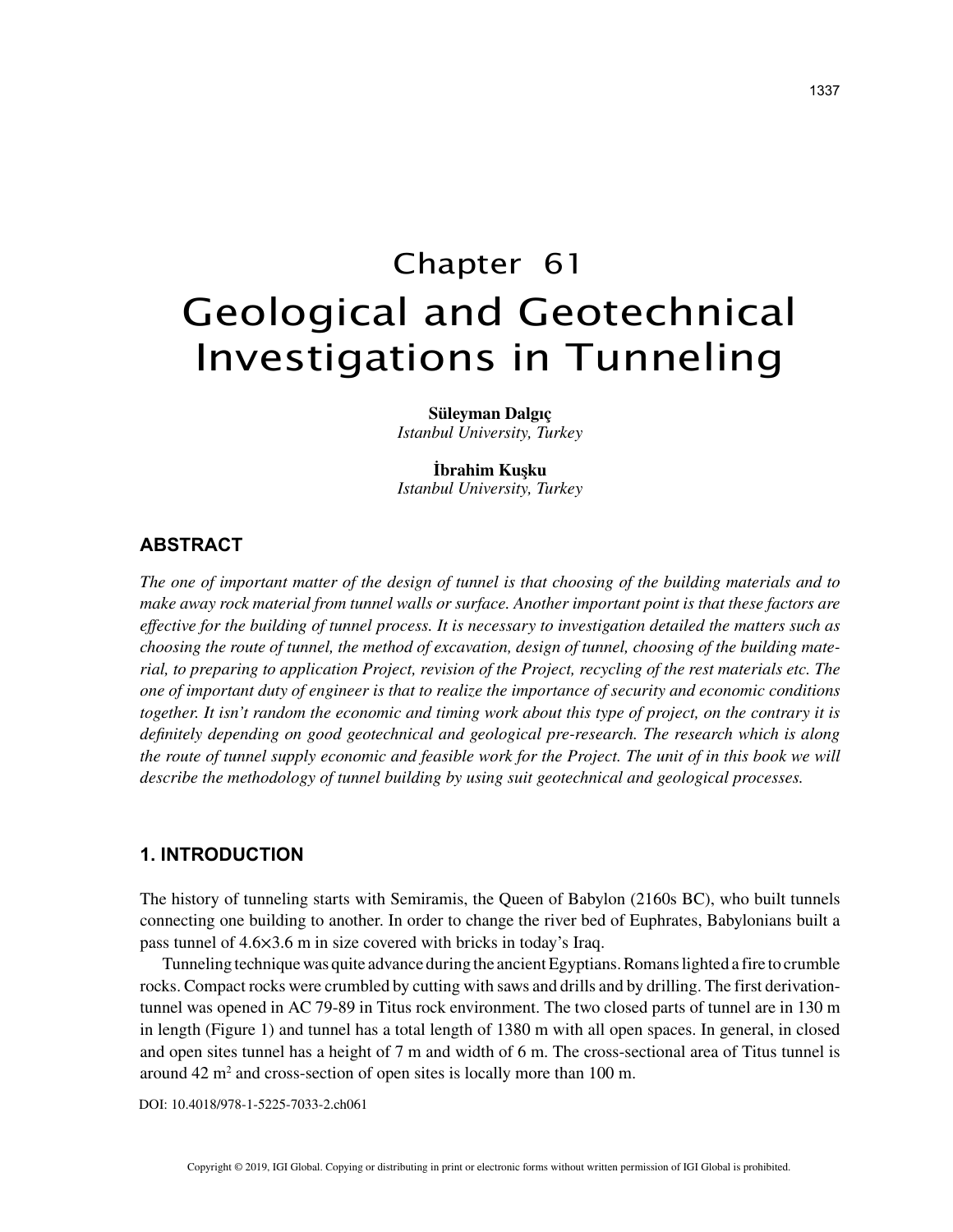Following 1600s, gunpowder was used for tunneling. By the discovery of dynamite by Alfred Nobel in 1867, gunpowder was replaced by dynamite. St. Gotthard railway tunnel with length of 57 km is the longest tunnel in the world. The Seikan tunnel which was opened in Japan in 1980 has length of 54,100 m. The Gotthard on Alp Mountains in Switzerland operated since 1978 is the longest highway tunnel. The English Channel that was completed in 1993 has a total length of 50.5 km of which 37.9 km extends under the sea.

Mont Blanc tunnel with length of 11.700 m opened in 1965 and Frejus tunnel with length of 12.700 m opened in 1978 are other tunnels connecting Italy to France through the Alp Mountains (Vardar, 2013).

By means of technical and financial achievements for a successful tunnel project, careful and precise site investigations are needed. (Kvartsberg, 2013). Similarly, insufficient investigations contribute the excess budget and time delays (Harding, 2004; Riedmüller and Schubert, 2001). Based on geological models of the project area obtained during office studies, engineers can plan site investigations(Harding, 2004). It is inevitable that tunnels opened with inadequate geotechnical and geological investigations yield unsuccessful results or time delay. For example, the Ayaş tunnel with length of 10086 which is proposed to be a railway tunnel between Sincan and Ayaş for the Istanbul-Ankara railway is unfinished because of inadequate investigations. When the tunnel works were started preliminary geologic investigations were not completed and detailed geologic works were not implemented. Another unfinished tunnel is T26 tunnel at the İnönü-Vezirhan part of the Ankara-Istanbul fast train project that is excavated by TBM. Due to excess stress in the rock environment this tunnel is unfinished and cannot be excavated. The Eurasia Tunnel Project that connects the European and Asian parts of Istanbul (Figure 2) and Marmaray Project that is an immersed tunnel under the Bosporus were successfully completed. An immersed tunnel under the Bosporus with  $\sim$  1.4 km in length, tunnels drilled on both sides with length of  $\sim$  11 km and 5 stations constructed in the frame of Marmaray Project. In order to determine geologic characteristics along the Marmaray Route a total of 6570 m were drilled. For this purpose, sea floor geology 49 boreholes with length of 1750 m were drilled.

The Eurasia Tunnel in progress: The Eurasia Tunnel Project (Istanbul Strait Road Tube Crossing Project) connected the Asian and European sides via a highway tunnel going underneath the seabed. The Eurasia Tunnel will cover a total of 14.6 kilometers. 5.4 kilometers of the project will be a two-story tunnel constructing below the seabed utilizing special technology with approach tunnels, On the other hand, facilities including the expansion of existing highway and reinforcement studies are being carried

*Figure 1. Different geometries of tunnels opened in Titus rock environment*